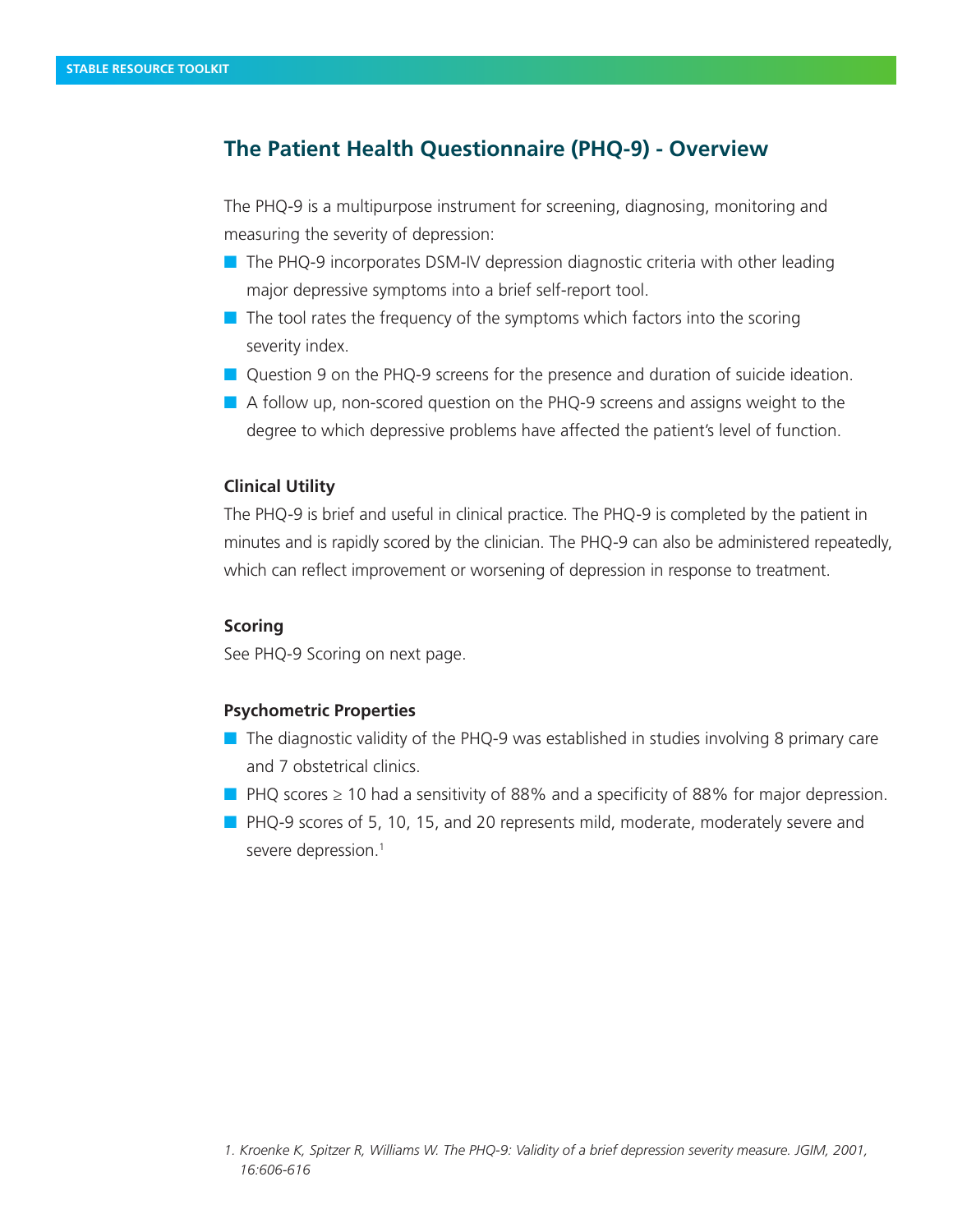# **The Patient Health Questionnaire (PHQ-9) Scoring**

### *Use of the PHQ-9 to Make a Tentative Depression Diagnosis:*

*The clinician should rule out physical causes of depression, normal bereavement and a history of a manic/hypomanic episode*

#### **Step 1: Questions 1 and 2**

Need one or both of the first two questions endorsed as a "2" or a "3"  $(2 = "More than half the days" or 3 = "Nearly every day")$ 

#### **Step 2: Questions 1 through 9**

Need a total of five or more boxes endorsed within the shaded area of the form to arrive at the total symptom count. (Questions 1-8 must be endorsed as a "2" or a "3"; Question 9 must be endorsed as "1" a "2' or a "3")

### **Step 3: Question 10**

This question must be endorsed as "Somewhat difficult" or "Very difficult" or "Extremely difficult"

# **Use of the PHQ-9 for Treatment Selection and Monitoring**

## **Step 1**

A depression diagnosis that warrants treatment or a treatment change, needs at least one of the first two questions endorsed as positive ("more than half the days" or "nearly every day") in the past two weeks. In addition, the tenth question, about difficulty at work or home or getting along with others should be answered at least "somewhat difficult"

### **Step 2**

Add the total points for each of the columns 2-4 separately

(Column 1 = Several days; Column 2 = More than half the days; Column 3 = Nearly every day. Add the totals for each of the three columns together. This is the Total Score

The Total Score = the Severity Score

### **Step 3**

Review the Severity Score using the following TABLE.

| <b>PHQ-9 Score</b> | <b>Provisional Diagnosis</b>                                | <b>Treatment Recommendation</b><br><b>Patient Preferences should be considered</b>              |
|--------------------|-------------------------------------------------------------|-------------------------------------------------------------------------------------------------|
| $5-9$              | Minimal Symptoms*                                           | Support, educate to call if worse,<br>return in one month                                       |
| $10 - 14$          | Minor depression ++<br>Dysthymia*<br>Major Depression, mild | Support, watchful waiting<br>Antidepressant or psychotherapy<br>Antidepressant or psychotherapy |
| 15-19              | Major depression, moderately severe                         | Antidepressant or psychotherapy                                                                 |
| >20                | Major Depression, severe                                    | Antidepressant and psychotherapy<br>(especially if not improved on monotherapy)                 |

*\* If symptoms present ≥ two years, then probable chronic depression which warrants antidepressants or psychotherapy (ask "In the past 2 years have you felt depressed or sad most days, even if you felt okay sometimes?")*

*++ If symptoms present ≥ one month or severe functional impairment, consider active treatment*